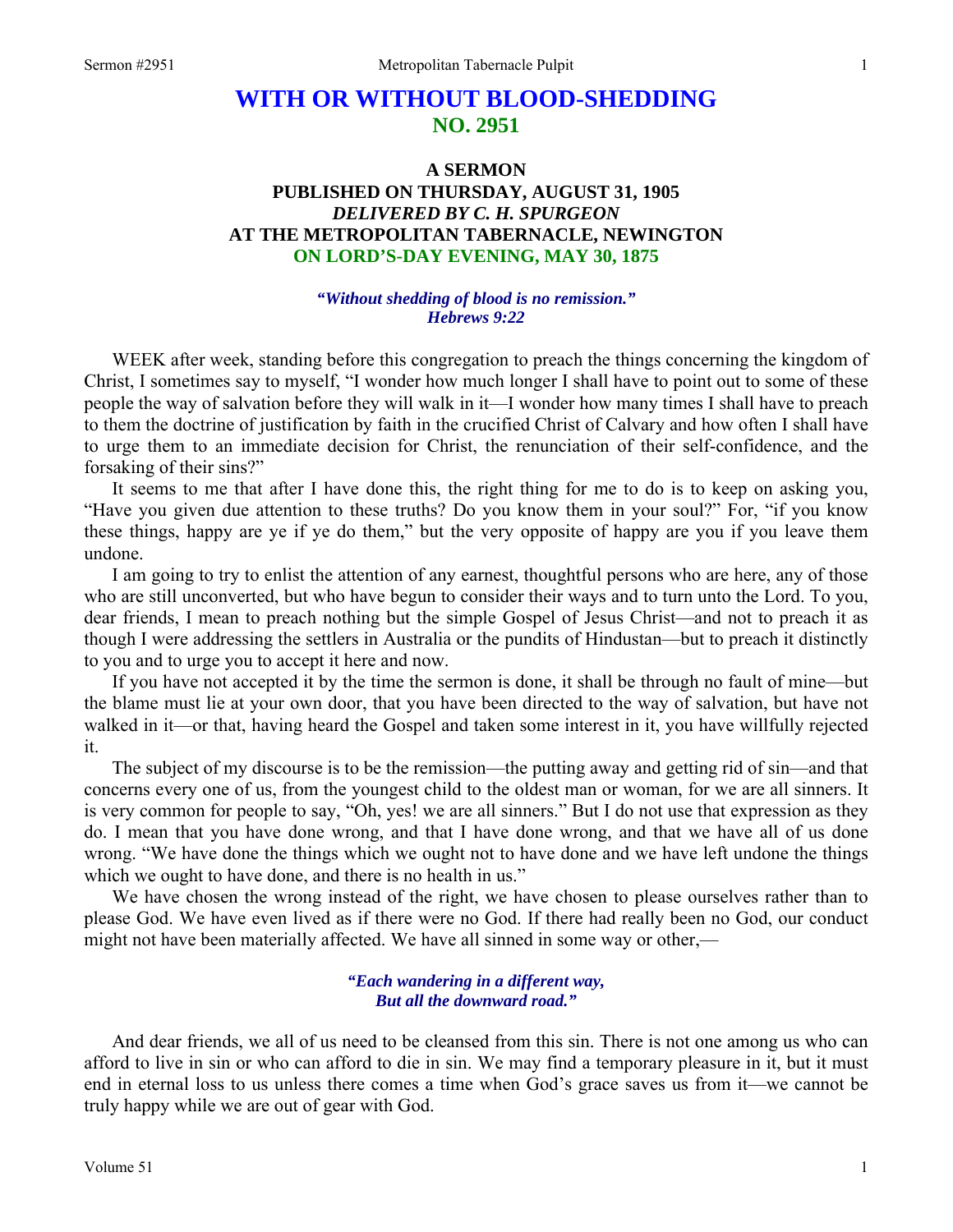And since we are immortal beings and our soul will not die, but will live on forever, there will come a time in which the sin, which is unforgiven, will be a sore plague to us, so it is vitally important that we should inquire whether, being sinners, we have been forgiven or not.

 I hope I shall be able to reach the conscience of each person here while I try to talk to you about two contrasts. First we have, in our text, *sin unremitted and sin remitted.* And then, secondly, we have *without blood-shedding and with blood-shedding*.

**I.** So, first, we will consider these two things which are so opposite to each other—SIN UNREMITTED AND SIN REMITTED.

 The apostle says, "Without shedding of blood is no remission." I do not like the sound of those words, "*no remission*." They seem to me like a funeral knell—"no remission." That might have been the sound in the ear of every sinner from the time of Adam until now—"no remission." It would have made this world a dreadful prison-house if everywhere, when we sat down to bethink ourselves of sin, there stared us in the face the words "no remission."

 This is, indeed, one of the inscriptions across the vault of hell—"no remission," "no remission." I say that I cannot bear the sound of those words, yet they must be sounded aloud, for there are still some persons to whom they apply. I trust that the sounding of those words in their ears may be the means of their awakening.

 What does it mean when we say that a man has sinned and that there is no remission for him? It means, first, that *he is the object of the daily anger of God*. God has a benevolent regard for him as one of His creatures and is not willing that he should perish. God would infinitely prefer that the sinner should turn to Him and live, but viewing him as an impenitent sinner, we read that "God is angry with the wicked every day."

 I have learned not to take much notice of other people's opinions, yet I do not like to make anybody angry if I can help it. If I have ever done so—and sometimes it has happened unintentionally—I have had no pleasure in reflecting that someone was angry with me. And if it was somebody who would not be angry without a cause, it has been a very painful thing to live under a consciousness of his displeasure.

 I want you, whose sins are unforgiven, to reflect that God is angry with you every day. When He looks upon you, He cannot regard you as a father regards a dear child who has done everything he can to please him, but He must look upon you as a rebel—as one who has revolted against Him and defied Him to His face. When He looks upon your sin, His anger must flame forth. A man, who is not angry with sin, must be himself a guilty man, and in proportion to the holiness of God must be his abhorrence of evil.

 Reflect, then, upon what a sad condition you are in. If God should never smite you in His righteous wrath—if He should continue to give you the mercies of this life every day just as He has done, I think, dear friend, that it ought to trouble you all the more that you are still provoking Him by your continued sin. If you really are of the noble spirit that I hope you are, you will not be so ungenerous as merely to regret your fault because of the suffering it will bring to yourself, but you will lament it because it offends so loving, so good, so tender, so gracious a being as the God of the whole earth.

 Were He vindictive—had He no heart of compassion—if He had made no proclamation of mercy and no terms of grace—I could understand how you could brazen your forehead and defy Him. But how can you live in enmity against the God who has been so gracious to you? Let the thought of the mercy of God make your unremitted sin such a burden upon your conscience that you will not rest until you have repented of it and been forgiven.

 Remember, dear friends, that, in addition to being the object of the daily anger of God, you are *in constant peril of suffering that anger to the full*. A single step may cause you to fall—and that fall may lead to the grave. Who among us can tell all the perils of this mortal life? I remember reading a work in which there were collected together numerous instances of the simple means by which men have died, such as the swallowing of a fruit stone, or the sticking of a small bone in the throat, the breathing of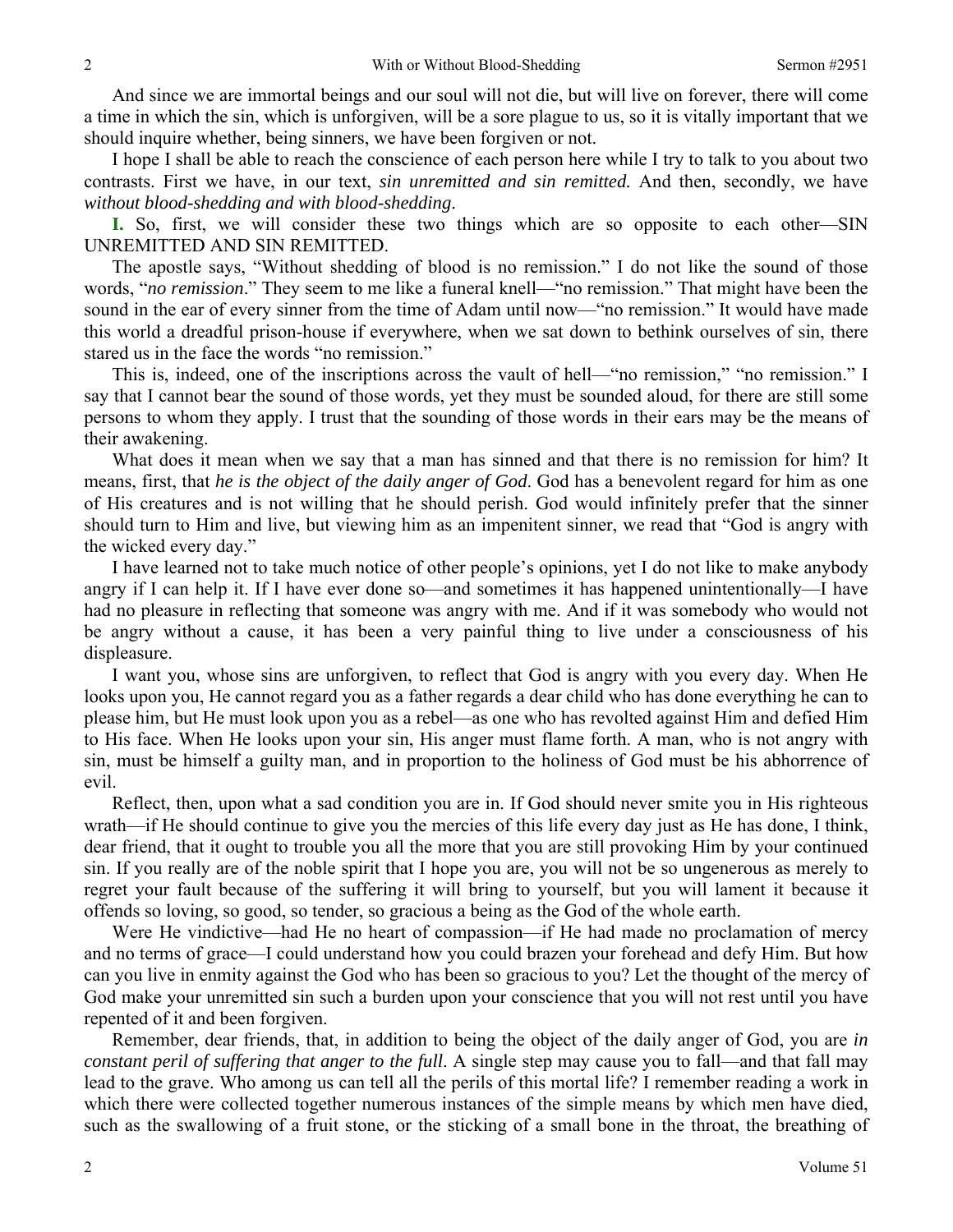some invisible noxious gas, or the failure of some almost imperceptible organ in the body to perform its usual functions. How suddenly death often comes!

 A friend said to me, this morning, "Do you know that So-and-so is dead?" He was a dear fellow servant of Christ, an eminent preacher of the Gospel. I had no idea, when I saw him a little while ago in robust health, that he and I should never speak to each other again in this world. You also must often have heard of the death of friends—and some day people will tell the survivors that you too are gone. With unremitted sin upon you, you know where you will go, do you not? I need not tell you where they are driven whose sin has never been forgiven—and whose sin never will be forgiven—as they have passed out of this world unwashed in the precious blood of Jesus.

 May I very earnestly put to all of you who are still unsaved this question—"How will you be able to die with unremitted sin upon you?" There are some of us who believe that there is a spot on this earth where our mortal remains are to lie—and it is possible that the tree, of which the planks will form our coffin, has already been cut down.

 We expect to die unless the Lord shall soon come and that will amount to much the same thing. And expecting to die, we would like to be ready to die and to have our house in order. I like to meet a sensible man who insures his life so as not to leave his wife and family in poverty, or who, when he has means at his disposal, lays by for a rainy day that, should he be out of work, he will not need to go and beg.

 Now, if such provision as this is commendable—and who will say that it is not—is it not much more commendable with regard to eternal things? Are we to be careful about lesser matters and yet to make no preparation for that last moment in which we must pass out of this world to undergo the solemn testing in the scales of unerring justice? If unremitted sin is upon you—and it is to be fearful that it is upon very many of you—I pray you to consider what you will do in that dread hour when the immortal tenant of your house of clay makes her fatal leap without a wing to buoy her up—and sinks into despair and into yet deeper despair in the bottomless abyss.

 God grant that none of our spirits may ever know what it is to be found disembodied with sin unforgiven and afterwards to hear the trumpet of the great day of judgment ring out—and to go back into our risen bodies with sin unforgiven—and then to be cast, body and soul, into the lake that burns forever and ever.

 This is, surely, enough for me to say upon that sorrowful theme, so let us now think upon the brighter theme of *remission*. Our text seems to me to be musical with hope—"Without shedding of blood is no remission." Then it is clearly implied that, *with* shedding of blood, there *is* remission.

 In the Gospel, we always have glad news to tell. Unconverted sinner, with your unremitted sin, we have glad news to tell you, and it is this. Your sin may be remitted. There is no sin of which you can repent, which may not be forgiven you. There lives not a mortal man who, if he repents of his sin, shall not find mercy.

 There is a sin which is unto death, but those who commit it never ask for mercy or desire it. They are dead even while they live, their conscience is seared as with a hot iron, and they rush to hell willingly. But never has a man, sincerely anxious for salvation, committed that sin. Let no penitent man despair, for there *is* remission for every sin of which any man truly repents and for which he exercises faith in the precious blood of the Lord Jesus Christ.

*The remission of sin, which God gives to His people, is complete.* That is to say, it wipes out all his sins, whatever they may have been. Now look, believer, there is the list of your sins, it is a huge roll. If I were to unroll it, how long would it be? Would it not belt the globe and reach from the earth to the sun and back again? Can you see all the sin that is recorded there?

 Yet the moment that the blood of Jesus is applied to that roll, the whole record is blotted out and there shall never be any more sin inscribed there, for Jesus Christ never yet divided a man's sins, forgiving some, and leaving others unforgiven. He deals with sin in the mass, and takes it all up and flings it into the sea, or buries it in His own sepulchre, and never shall it have a resurrection, for, says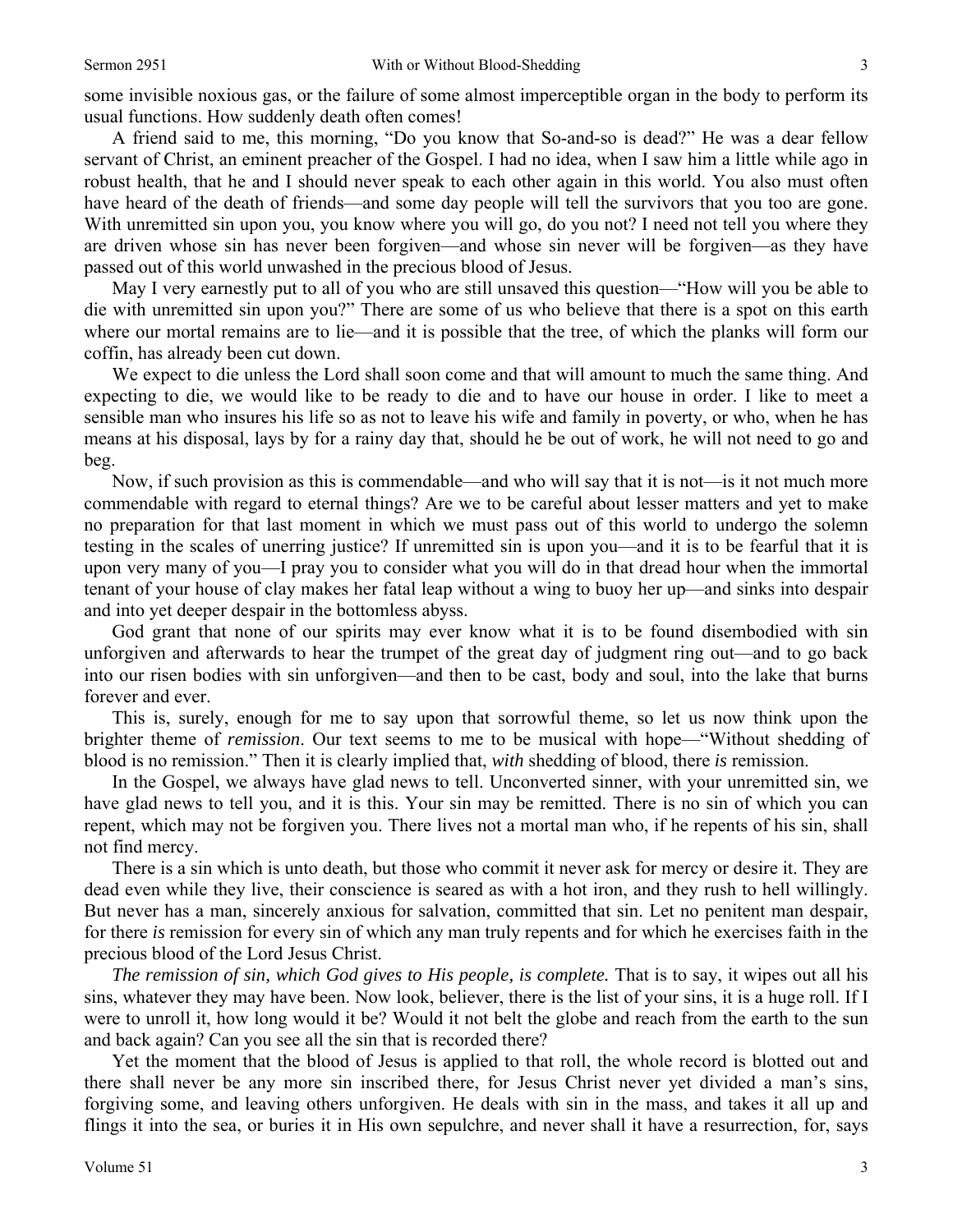the Lord, "The iniquity of Israel shall be sought for, and there shall be none; and the sins of Judah, and they shall not be found."

 In the epistle from which our text is taken, the Lord says, "I will put my laws into their hearts, and in their minds will I write them; and their sins and iniquities will I remember no more." King Hezekiah said to the Lord, "Thou hast cast all my sins behind thy back." And King David wrote, "As far as the east is from the west"—and that is an infinite distance—"so far hath he removed our transgressions from us." So you see that God completely sweeps away our sins when He remits them.

 Further, the man who gets remission of sin, gets *a clearance from all danger of any penalty resulting from sin*, so that he can sing,—

> *"If sin be pardoned, I'm secure, Death has no sting beside; The law gave sin its damning power, But Christ, my Ransom, died."*

 In dying, Christ bought my pardon, so that I have no cause to fear the punishment of my sin. What a blessing it is that the sin is gone and the penalty is gone too! When a man's sin is remitted, he comes to the position which would have been his if he had never sinned. We fell, federally, in Adam, and we fell, actually, by our own sin. But Christ has put us back where Adam was in his state of innocence. No, He has done more than that for us, for man was but man before he fell, but now man is linked to the Eternal in the person of the God-man, Christ Jesus, so we are nearer to God than Adam was before he fell.

 I said, sinner, that God was angry with you, but if your sin is remitted, His anger is gone. What does a forgiven sinner say to God? "Though thou wast angry with me, thine anger is turned away, and thou comfortedst me." "Like as a father pitieth his children, so the Lord pitieth them that fear him." Jeremiah wrote, "The Lord hath appeared of old unto me, saying, Yea, I have loved thee with an everlasting love; therefore with lovingkindness have I drawn thee." It is sin that separates us from God—when that is put away, there is no longer any separation—but we are one in blessed amity, and sacred relationship, and holy concord, and near and dear communion.

 Do all of you, dear friends, know what this remission of sin is? There are some of us who could boast of this—not that we could boast of anything that we are, but we could boast and glory in the great goodness of the Lord to us, the very chief of sinners. There are many here who could join with me in this declaration, "We were guilty and hell-deserving, but having believed in the Lord Jesus Christ, we know that our sins, which were many, are all forgiven. We are 'clothed in the righteousness of Christ and are accepted in the beloved.' And we know it and there is, therefore, now no condemnation to us who are in Christ Jesus, and we are not afraid of any, for, 'being justified by faith, we have peace with God through our Lord Jesus Christ.' The peace we have, through believing in Jesus, is so full, so rich, so deep, that it cannot be broken. Death itself will only deepen it. We are not afraid to die—why should we be? With the robe of His righteousness upon us, we shall stand boldly even in the great day of judgment—and with the name of Jesus named upon us, He will welcome us and say to us, 'Come, ye blessed of my Father, inherit the kingdom prepared for you from the foundation of the world.'"

 I wish with all my heart and soul that every one of you had received the remission of your sin. I bless God that there are many, in this place, who are humbly resting on the great atoning sacrifice. My brothers and sisters in Christ, do not question the remission of your sins, for, to question that is to question the Word of God itself. God Himself declares that every believer in Christ is justified and saved.

 But many of you who have heard the Gospel, have not believed it. "This is the condemnation, that light is come into the world, and men loved darkness rather than light, because their deeds were evil." This is your greatest sin—that you have not believed on Jesus Christ, whom God has sent. Oh, that God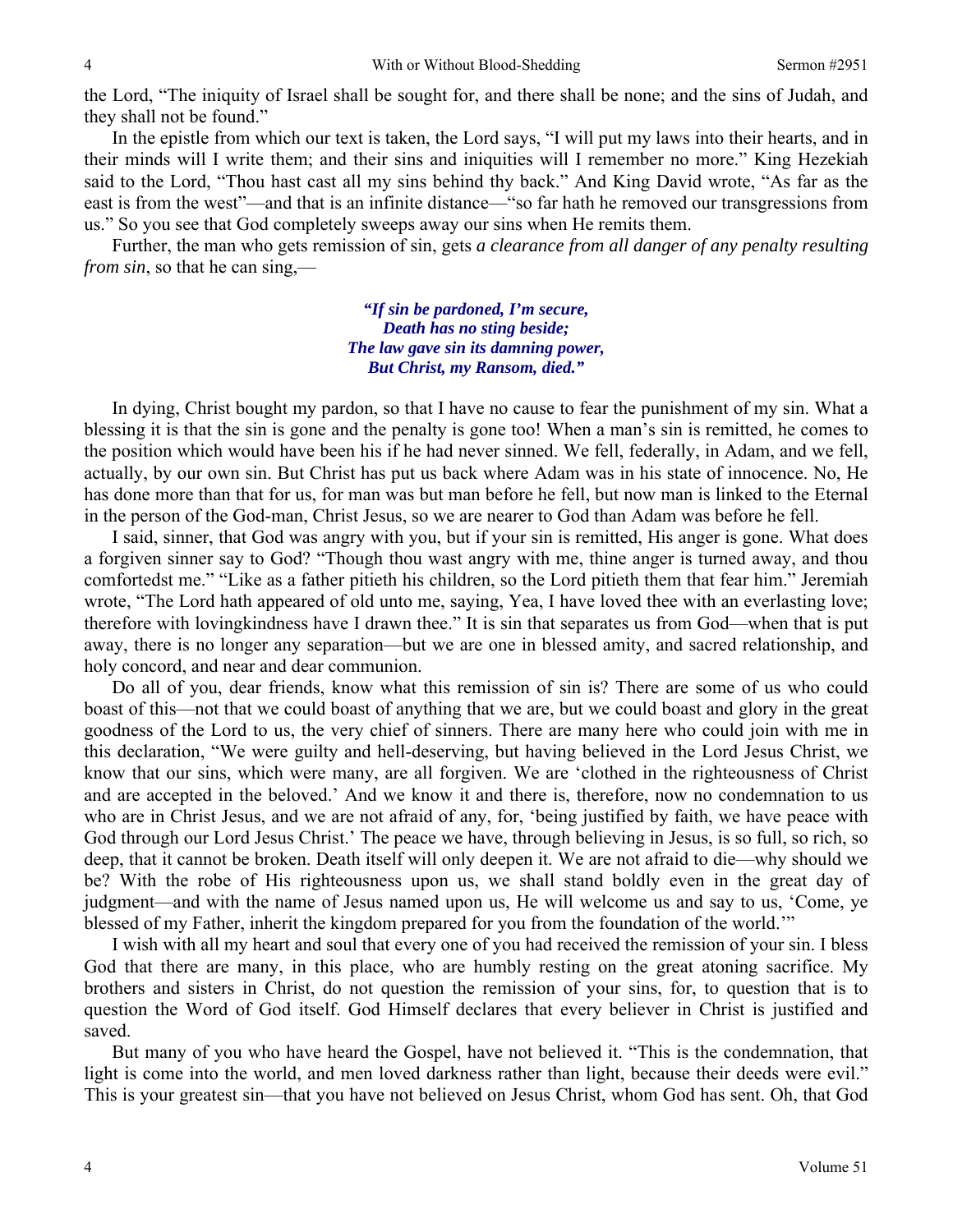the Holy Spirit would convince you of the sin of unbelief, and enable you to repent of it, and to lay hold on Jesus Christ by a act of childlike faith, that you might live through Him!

**II.** This brings me to the second point of my discourse, which divides itself into two parts— WITHOUT BLOOD-SHEDDING AND WITH BLOOD-SHEDDING.

 "Without shedding of blood," says the apostle—*wherever that is the case, there is no remission*. It is not possible that any sin should ever be forgiven to any man without shedding of blood. This has been known from the very first. As soon as man had sinned, God taught him that he needed a sacrifice. Adam and Eve, after they had sinned, tried to clothe themselves with fig leaves, but that was not a sufficient covering. God must kill some animals, shedding their blood, and in their skins our first parents must be clothed.

 When Cain and Abel had grown up, the only sacrifice that God could accept was the slain lamb. To Cain and his sacrifice of the fruits of the earth, God had no respect. Job is, perhaps, the earliest of the patriarchs, but he offered sacrifice for his children lest they should have offended God while they were feasting. He did not think nor did any of those ancient men who feared God think of finding acceptance with Him, and remission of sin, without shedding of blood.

 This belief has been almost universally held. There is scarcely to be found a tribe of men who have not believed in this. Wherever explorers go, they find that, wherever there is any conception of God, there is a sacrifice in some form or other. Many people have thought it necessary to make very great sacrifices and some have even imagined that they could only expiate their guilt by offering up their own children, so deeply-seated is the thought in our humanity that there must be a sacrifice for sin.

 I scarcely know of any religion, except Socinianism, without a sacrifice. Humanity craves for it and cannot do without it. If anyone should proclaim a religion without a sacrifice, you would soon see how quickly this building would be emptied, or any other place of worship. There are always more spiders than people where the atonement is left out. Men must have a sacrifice—in their inmost hearts they know their absolute need of it when they seek to approach the Lord.

 The old Mosaic law revealed this need of a sacrifice for sin. The most prominent thing about it—that which must have stuck everybody—was *the blood*. I do not know whether you have ever realized that the tabernacle, which was praised for its beauty, must have looked like a veritable shambles, and the gorgeous temple itself must have needed abundant arrangements for its cleansing because of the continual sacrifices offered there, and because so much of the service consisted in the shedding and sprinkling of blood.

 The most prominent idea that a worshipper would get would be that there was something for which an atonement was needed and that this involved the presentation of life before God. And that is just the thought that God would have us still retain in our minds, for "without shedding of blood is no remission."

 Do not quarrel with this truth, dear friends, for you cannot alter it. It is not for me to stand here to justify the ways of God to men or to propound any theories of atonement. I have no theory. I simply say what the apostle says, "Without shedding of blood is no remission." And there is no remission otherwise.

 You may stand and weep for sin till you become a very Niobe, or be transformed into a dripping well, or waste away in one continual shower of penitential lamentation, but no sin will ever be washed away so. To repent of sin is a part of your natural duty. And attention to one part of duty cannot atone for the neglect of another part.

 "Oh, but!" you say, "in addition to this weeping and lamentation, I mean to amend." Well, suppose you do? If, from this time forth, you never sin again—if a wrong thought, or word, or act should never stain your character again, you will have done no more than it was your duty to do. And the fulfillment of your duty so far will be no atonement for the faults of the past—all your tears and all your efforts cannot put away the guilt of the past, for "without shedding of blood is no remission," and repentance and good works are not blood-shedding.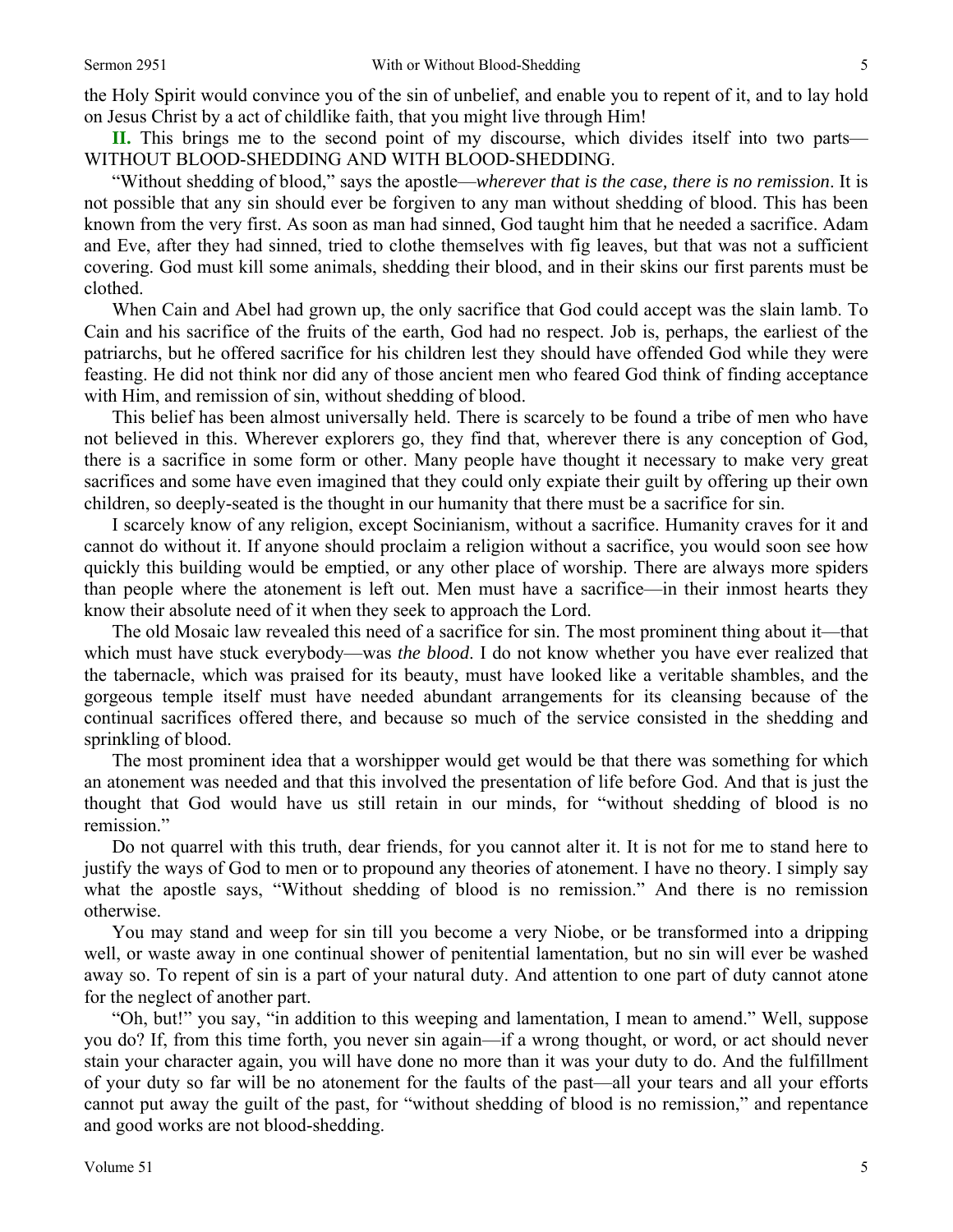Suppose you add to these things what you call religiousness? Very well. Do so. Attend the house of prayer, join in the petitions of the saints as far as you can, sing with them, but all the while, mind what you are doing, for you may be adding to your sin, instead of decreasing it, by relying upon such things as those. I repeat the declaration that you have only done what you ought to have done, and that cannot make amends for your previous misdeeds and neglects, so that there too you rest upon a broken reed.

 Are you so foolish as to hope that sin can be put away by some legerdemain that may be practiced by so-called "priests"? A plague upon them! They swarm on the face of this earth—these men who say that they are endued with some strange power by which they can remit human guilt, by the muttering of certain words and by passing you through certain performances which are generally attended with the transference of some part of your substance to the pockets of the so-called "priests."

 O sirs, be not deceived by them! Open your eyes and see for yourselves what there can be in one of your fellow men just because there have been laid upon his head the hands of a man wearing lawn sleeves, that he should have the power to put away your sins. If this folly is to be believed, do not let us hear any more about "the enlightened nineteenth century." It would be a disgrace to the people of any century to believe in such a transparent lie as that.

 Go you to the living God for pardon, for He alone can give it. Make your confessions at His feet they will be valid only there. And when you have confessed your sin to God, do not in any degree rely on sacramental efficacy, or on priestly power, but trust wholly to the blood-shedding. There is your hope. But without shedding of blood, priest or no priest, sacrament or no sacrament, you will be lost, as surely as you are a human being and a sinner.

 My last point is to be, *with the blood-shedding, there is remission.* That is a much more delightful topic. If God had not provided the sacrifice for sin, my text would have sounded the death-knell of all our hopes. "Without shedding of blood—no remission," would have been like the flaming sword of the cherubim keeping us back from the tree of life.

 "My son, God will provide himself a lamb for a burnt offering," was the sweet assurance of Abraham to Isaac. But to us there is a still sweeter assurance—God *has* provided *the* Lamb for a burnt offering. Listen to this, you who would have remission. God Himself came into this world. He who was offended by man's sin condescended to become the sacrifice to put away that sin. And coming here, He took upon Himself a human body, spotless and without taint of original sin. And here He lived as man, perfect man, yet just as truly very God of very God.

 When He had reached the appointed time, He offered Himself upon the altar as the one sacrifice for human sin, and by the shedding of His blood, there is remission for sin. Think of this great truth. Here was an innocent Sufferer, the value of whose life was worth more than an innumerable number of ours. It did more for the honor of God's law for Christ to die than if we had all died, for all created beings will see how just God is when He will not let His own Son escape even when guilt is only imputed to Him.

 Jesus Christ has died. The Son of God has offered Himself as a sacrifice for sin. So now, whosoever believes on Him shall have immediate remission of sin. It hardly matters how I tell you this great truth so long as I make it clear to you. If I spoke it ungrammatically, if I uttered it so that you had to lean forward and strain your ears to catch the message, it would not matter, so long as you were able to understand it.

 You are bound to lay hold of this truth, for it is your life. If you do not grasp it, whose fault will it be? If I stood in the midst of a company of criminals condemned to die and told them that a free pardon could be obtained in a certain way, there would not be one of them who would criticize my voice or my manner, because if they really wanted pardon, they would all be taken up with the thought of getting it. It does not matter to me what criticism you may happen to make about me. I shall sleep just as well, I daresay, for all that—and live as long.

 But I beseech you not to let any remarks or thoughts about me, or the place, or anything else, drive any of you from this conviction—that you must either be saved or lost, that you must have your sins forgiven or else you will be ruined forever, that the only way of getting them forgiven is through the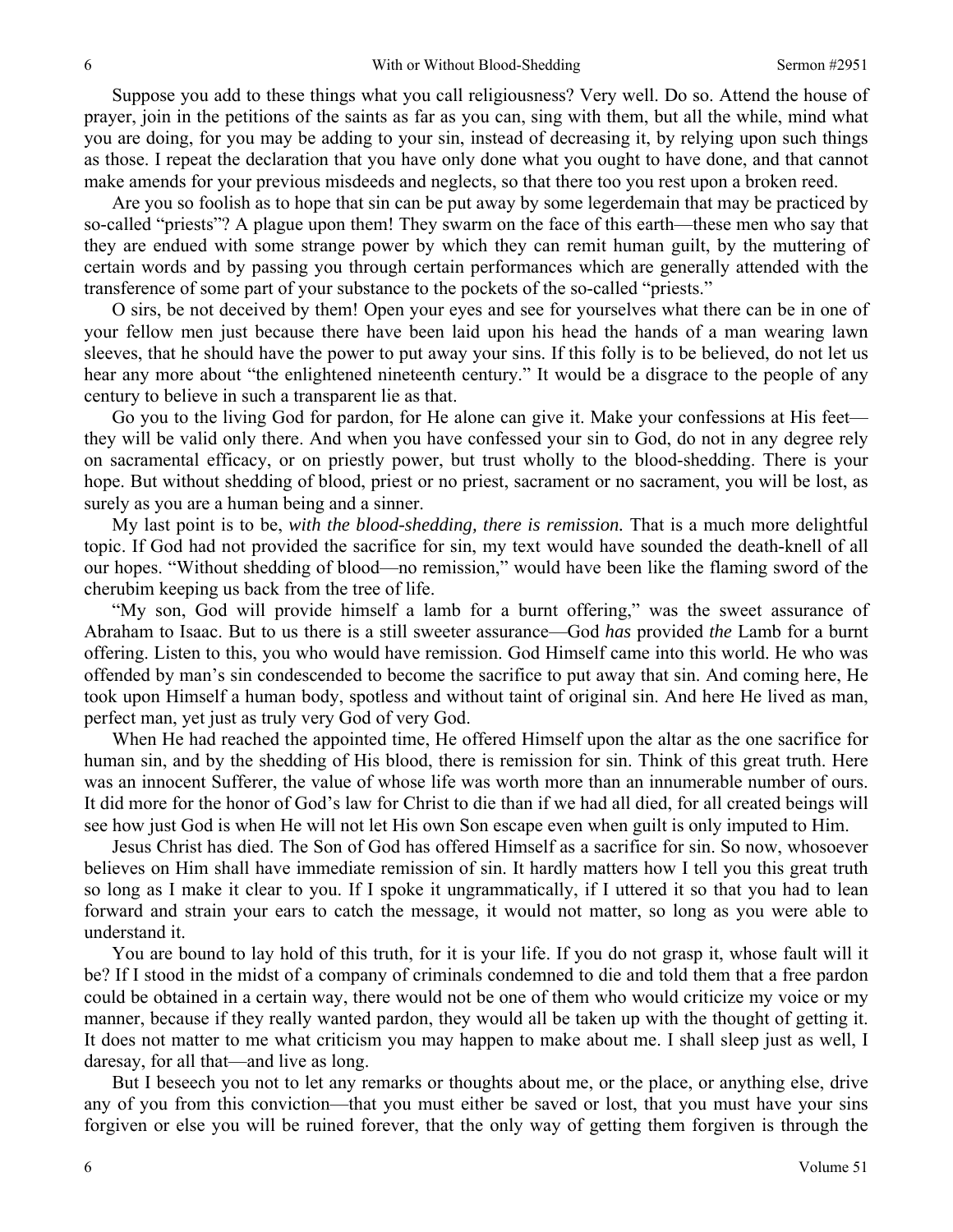shedding of blood, and that the only way of availing yourselves of the efficacy of the blood-shedding of Christ is by simple confidence in Him.

 Does anybody misunderstand that expression? Then I put it thus—give yourself up deliberately into the hands of Christ to save you from the consequences of your sin. As one who is falling drops, because he must, but drops cheerfully, because another stands with outstretched arms to catch him, so drop into the Savior's arms. We are all prone to sin, but if we give ourselves up to Christ, He will change our natures and make us love holiness. He will renew our hearts, so that we shall seek after that which is good, and pure, and lovely, and excellent in the sight of God. Salvation from the propensity to sin, as well as from the guilt of sin, will be given at once to everyone who believes in the Lord Jesus Christ.

 "But I do not feel right," one says. Feeling right is not the all-important matter. "Believe on the Lord Jesus Christ, and thou shalt be saved."

 "I will go home and pray," says another. That is not what I urge you to do first. First believe, and then pray. To put prayer in the place of faith is to suggest to God that He should change the plan of salvation, which is, as I just reminded another friend, "Believe on the Lord Jesus Christ, and thou shalt be saved." "What am I to do, then? Am I to believe that Jesus Christ died for me in particular?" I did not say that. You are to trust Jesus Christ whether you have any particular interest in Him or not. You will find out your particular interest in Christ in due time.

 Just now, look at Christ upon the cross. That is a spectacle that is well worthy of your careful observation. There He hangs, He who made all worlds. With hands and feet fastened to the accursed tree, He hangs there to die the death of a slave—the death that the Romans would scarcely inflict upon slaves unless they had committed some extraordinary crimes. He, whom the angels worship, hangs there to die, "the just for the unjust, that he might bring us to God."

 Can you not trust your soul with Him? Will you not believe that God, for Christ's sake, can forgive you? Will you not now rush into His arms and confess your sin, yet look up and say, "I know that You can forgive, for Christ has died, and I do rest my soul on His atoning sacrifice"?

 I remember—though it was many years ago—when first I really understood that I was simply to look to Jesus Christ and that, doing so, I should be saved. I felt, in my heart, that I wished I had known it long before, for I had been for years seeking rest and finding none, and I only needed to be told that there was nothing for me to do but simply look to Christ.

 Oh, how I did leap at that message! It was the best sermon I ever heard, yet it was, in itself, a very poor one. But it had in it that which was the means of saving my soul. I trusted Christ then with my soul and now I have nothing else to rest on. I have preached some thousands of times since that day and God has given me many souls, but I have not found any improvement as to the way of salvation. I trusted wholly in Christ then, and well I might, for I had nothing else to trust to. And I trust in nothing but Jesus Christ now, and well I may, for I have nothing else to trust to.

 If there is a poor sinner here, who sees the lifeboat of faith come close up to him, and he is afraid to step in, if it is any comfort to you, sinner, let me tell you that if you step into that lifeboat and are lost, I must be lost too, for I do not know of any other way of escape. If there is anyone, who trusts in Jesus Christ and is damned, I must be damned with him—I am perfectly willing to go with him to prison and to death.

 If my Lord Jesus Christ is not able to save a sinner just as he is, then He is not able to save me. And if the blood of Jesus Christ cannot wash out sin, then mine will never be washed out, for I have nothing but the blood of Jesus Christ to trust to, and I say to Him,—

#### *"Other refuge have I none: Hangs my helpless soul on Thee."*

 O sinner, you can hang where I can hang, and where all God's people are hanging. "Ah!" you say, "you do not know what a great sinner I am." No, and you do not know what a great Savior He is. "Ah,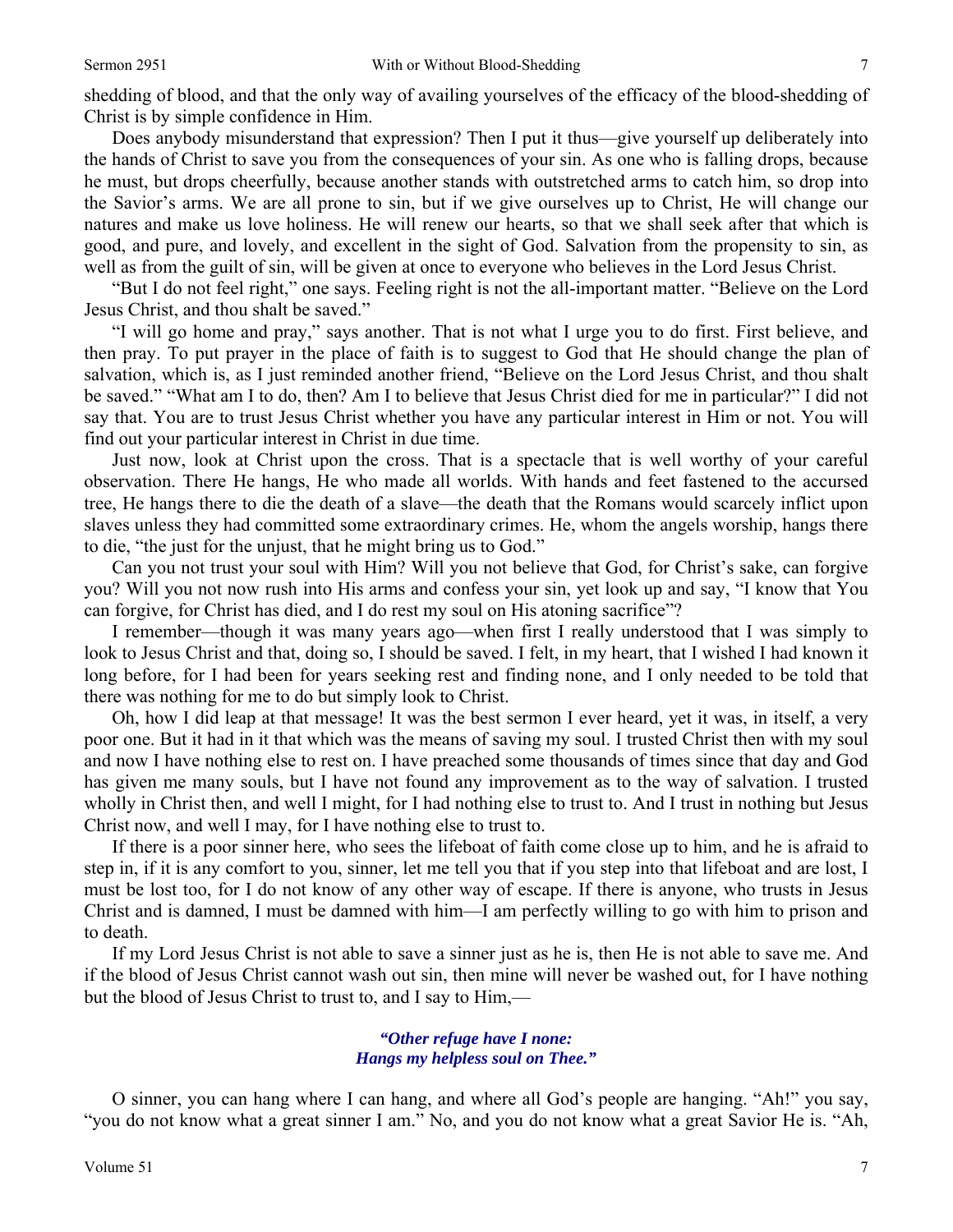but I have such a hard heart!" But His heart was broken and He can break yours. "Ay, but it will be an wonderful thing if He ever saves me." Ah! there you are right, and so it is when He saves anybody—and He delights to work wonders of grace.

 I wonder which will be the biggest wonder in heaven—you or I—or someone else here or elsewhere? Well, we shall see when we get there, but mind that you *do* get there. God bless you, for His dear Son's sake! Amen.

### **EXPOSITION BY C. H. SPURGEON**

#### *HEBREWS 9:18-28 AND 10:1-25*

**Hebrews 9:18-22.** *Whereupon neither the first testament was dedicated without blood. For when Moses had spoken every precept to all the people according to the law, he took the blood of calves and of goats, with water, and scarlet wool, and hyssop, and sprinkled both the book, and all the people, saying, This is the blood of the testament which God hath enjoined unto you. Moreover he sprinkled with blood both the tabernacle, and all the vessels of the ministry. And almost all things are by the law purged with blood; and without shedding of blood is no remission.* 

Under the law, some things were purified by fire or by water, but "almost all things" were "purged with blood" and there was, and still is, no remission of sin "without shedding of blood."

**23-26.** *It was therefore necessary that the patterns of things in the heavens should be purified with these; but the heavenly things themselves with better sacrifices than these. For Christ is not entered into the holy places made with hands, which are the figures of the true; but into heaven itself, now to appear in the presence of God for us: Nor yet that he should offer himself often, as the high priest entereth into the holy place every year with blood of others; For then must he often have suffered since the foundation of the world: but now once in the end of the world hath he appeared to put away sin by the sacrifice of himself.* 

In every respect, our great High Priest was superior to the high priests under the law, though, in some points, they resembled Him and were types of Him.

**27-28.** *And as it is appointed unto men once to die, but after this the judgment: so Christ was once offered to bear the sins of many; and unto them that look for him shall he appear the second time without sin unto salvation.* 

His one offering so fully met all the claims of divine justice on behalf of all His people that there was no need of another offering for sin, and no room for it, so His second coming will be "without a sin offering unto salvation," as the passage may be rendered.

**Hebrews 10:1.** *For the law having a shadow of good things to come, and not the very image of the things, can never with those sacrifices which they offered year by year continually make the comers thereunto perfect.* 

This refers to the old ceremonial law, under which the Jews lived so long. They always had to go, year after year, offering the same kind of sacrifices, because the work of atonement was never perfectly done—men were not cleansed or saved by it—so the process had to be continually repeated.

**2.** *For then would they not have ceased to be offered? because that the worshippers once purged should have had no more conscience of sins.* 

There would have been no need to bring another lamb to be offered if the one which was presented had put away sin. There would have been no need of another day of atonement if the sacrifice on the one day had really made atonement for sin.

**3-4.** *But in those sacrifices there is a remembrance again made of sins every year. For it is not possible that the blood of bulls and of goats should take away sins.*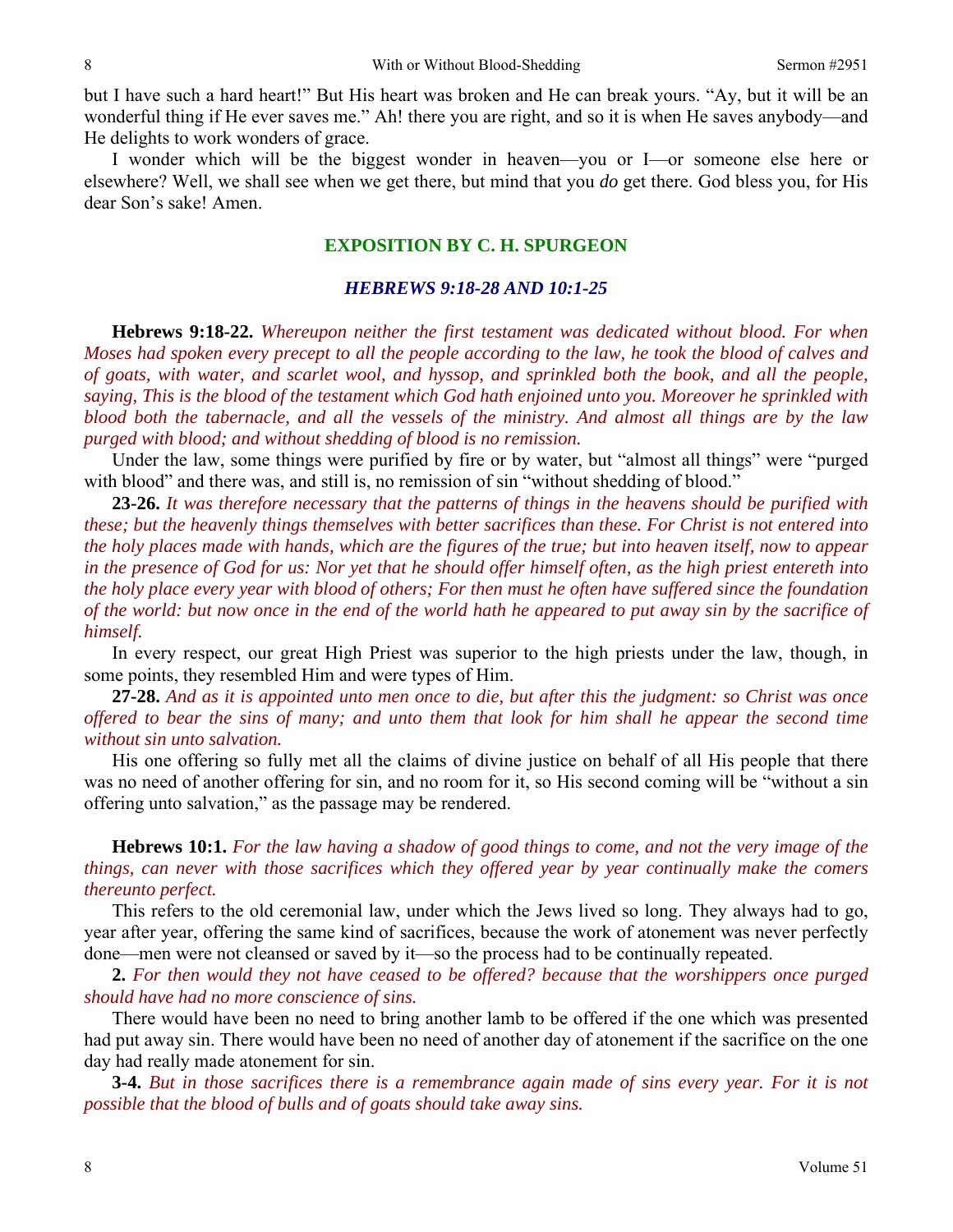Their blood was only a picture, an emblem, a type of far more precious blood—the shadow of the real atonement which was afterwards to be offered.

**5.** *Wherefore when he cometh into the world,* 

That is, the true Messiah, the Son of God, Jesus of Nazareth, our Redeemer—"When he cometh into the world,"—

**5.** *He saith,* 

According to Psalm 40:6-8,—

**5-9.** *Sacrifice and offering thou wouldest not, but a body hast thou prepared me: in burnt offerings and sacrifices for sin thou hast had no pleasure. Then said I, Lo, I come (in the volume of the book it is written of me,) to do thy will, O God. Above when he said, Sacrifice and offering and burnt offerings and offering for sin thou wouldest not, neither hadst pleasure therein; which are offered by the law; then said he, Lo, I come to do thy will, O God. He taketh away the first, that he may establish the second.* 

He takes away the type because the great Antitype has come. He abolishes the offering of bullocks, and goats, and lambs, because HE has come whom they all foreshadowed.

**10.** *By the which will we are sanctified through the offering of the body of Jesus Christ once for all.* 

Or, "once." It can never be offered again. The pretence of offering up the body and the blood of Christ in the mass is sheer profanity. It has been done once and there is no need of a repetition. To suppose that it could be repeated is to imply that it was incomplete on the first occasion. But it was not, for by it we are already sanctified.

**11-12.** *And every priest standeth daily ministering and offering oftentimes the same sacrifices, which can never take away sins: but this man, after he had offered one sacrifice for sins for ever, sat down on the right hand of God;* 

It was done, wholly done, and done forever. Nothing was to be added to it, and therefore, Jesus "sat down" in the place of honor and power "on the right hand of God"—

**13-14.** *From henceforth expecting till his enemies be made his footstool. For by one offering he hath perfected for ever them that are sanctified.* 

Or, "set apart." He has fully saved all those for whom He died. His one sacrifice was so effectual that, by it, He has forever put away the sin of the whole multitude of those that believe in Him.

**15.** *Whereof the Holy Ghost also is a witness to us:* 

And what more veritable witness can we have? That to which the Holy Ghost bears testimony must never be questioned by us.

**15-17.** *For after that he had said before, This is the covenant that I will make with them after those days, saith the Lord, I will put my laws into their hearts, and in their minds will I write them; and their sins and iniquities will I remember no more.* 

What a wonderful covenant that is—not that He will bless you if you keep the law, but that you shall be enabled to keep it and that He will lead you to do so by putting His law, not on tables of stone, where your eye can see it, but on the fleshy tablets of your heart, where your soul shall feel its force and power, so that you shall be obedient to it. Meditate on those glorious words—"Their sins and iniquities will I remember no more."

**18.** *Now where remission of these is, there is no more offering for sin.* 

If the sins themselves have gone, and God will remember them no more, no further sacrifice is required for them. What need have you of cleansing if you are so clean that God Himself sees no sin in you? O glorious purgation by the atoning sacrifice of Christ! Rejoice in it and praise the Lord for it forever and ever.

**19-25.** *Having therefore, brethren, boldness to enter into the holiest by the blood of Jesus, by a new and living way, which he hath consecrated for us, through the veil, that is to say, his flesh; and having an high priest over the house of God; let us draw near with a true heart in full assurance of faith, having our hearts sprinkled from an evil conscience, and our bodies washed with pure water. Let us hold fast the profession of our faith without wavering; (for he is faithful that promised;) and let us consider one*